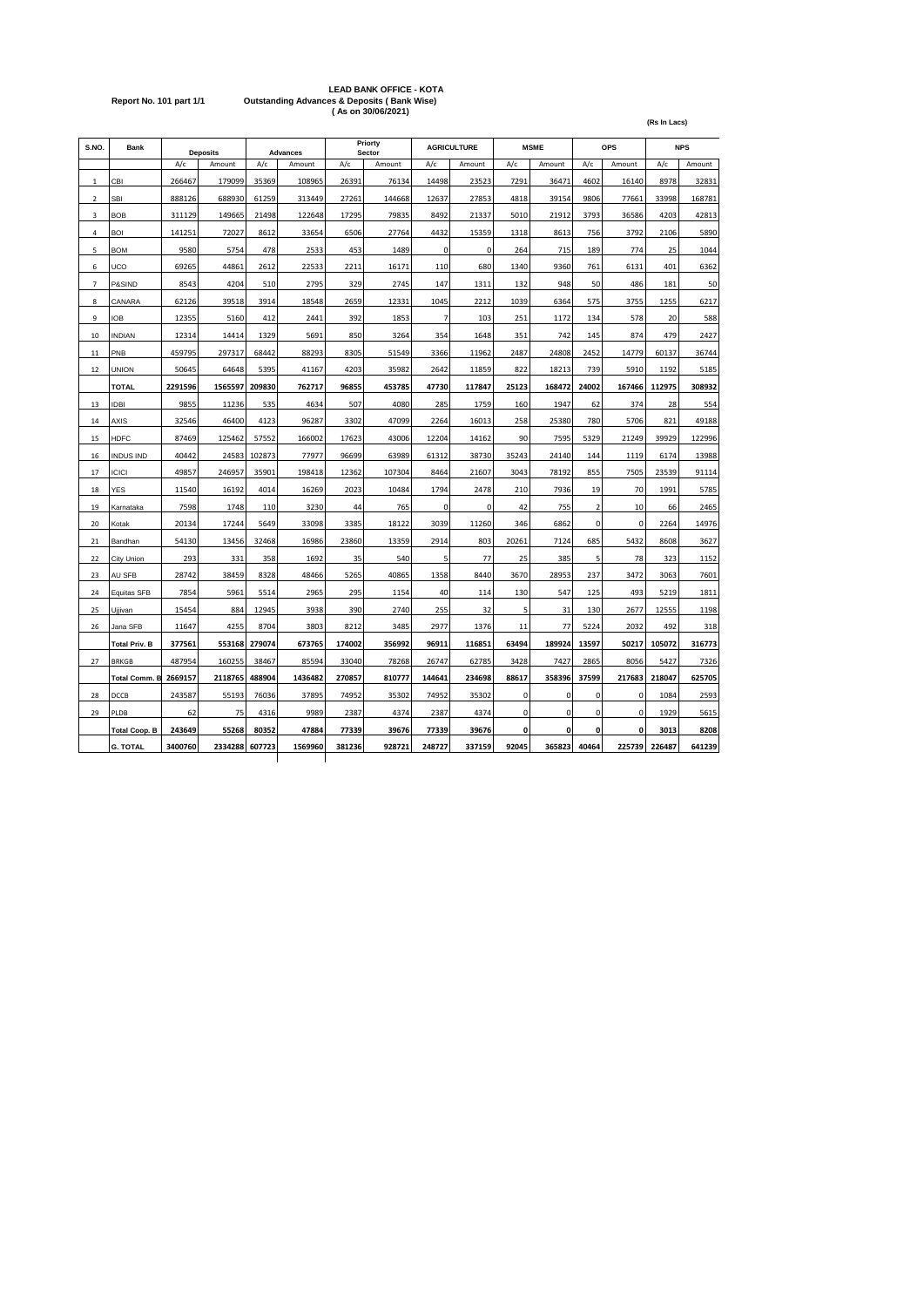|                          | Report No. 101 part 1/2 |        |                  |                | <b>Outstanding Advances &amp; Deposits (Bank Wise)</b> |                | (As on 30/06/2021)             |                    |          |                          |           |
|--------------------------|-------------------------|--------|------------------|----------------|--------------------------------------------------------|----------------|--------------------------------|--------------------|----------|--------------------------|-----------|
|                          |                         |        |                  |                |                                                        |                | Agriculture                    |                    |          |                          |           |
| S.NO.                    | <b>Bank</b>             |        | <b>CROP LOAN</b> |                | <b>TERM LOAN</b>                                       |                | AGRI.<br><b>INFRASTRUCTURE</b> | AGRI.<br>ANCILLARY |          | <b>Total Agriculture</b> |           |
|                          |                         | A/c    | Amount           | A/c            | Amount                                                 | A/c            | Amount                         | A/c                | Amount   | A/c                      | Amount    |
| $\mathbf 1$              | CBI                     | 11649  | 18013.00         | 2814           | 5054.00                                                | 35             | 456                            |                    |          | 14498                    | 23523.00  |
| $\overline{\mathbf{2}}$  | <b>SBI</b>              | 10546  | 24896.00         | 1425           | 1547.00                                                | 654            | 1045                           | 12                 | 365.00   | 12637                    | 27853.00  |
| 3                        | <b>BOB</b>              | 4984   | 14530.00         | 3495           | 4949.00                                                |                |                                | 13                 | 1858.00  | 8492                     | 21337.00  |
| 4                        | <b>BOI</b>              | 3325   | 12958.00         | 987            | 1547.00                                                |                |                                | 120                | 854      | 4432                     | 15359.00  |
| 5                        | <b>BOM</b>              |        |                  |                |                                                        |                |                                |                    |          | 0                        | 0.00      |
| 6                        | UCO                     |        |                  | 110            | 680.00                                                 |                |                                |                    |          | 110                      | 680.00    |
| $\overline{\phantom{a}}$ | P&SIND                  | 136    | 1219.00          | 11             | 92.00                                                  |                |                                |                    |          | 147                      | 1311.00   |
| 8                        | CANARA                  | 1045   | 2212             |                |                                                        |                |                                |                    |          | 1045                     | 2212.00   |
| 9                        | <b>IOB</b>              |        |                  | $\overline{7}$ | 103.00                                                 |                |                                |                    |          | $\overline{7}$           | 103.00    |
| 10                       | <b>INDIAN BANK</b>      | 354    | 1648.00          |                |                                                        |                |                                |                    |          | 354                      | 1648.00   |
| 11                       | PNB                     | 2866   | 7406             | 460            | 440                                                    | 11             | 152                            | 29                 | 3964     | 3366                     | 11962.00  |
| 12                       | <b>UNION</b>            | 2411   | 7680             | 216            | 3072                                                   | 15             | 1107                           | $\mathbf 0$        | 0        | 2642                     | 11859.00  |
|                          | <b>Total Nat.Bank</b>   | 37316  | 90562            | 9525           | 17484                                                  | 715            | 2760                           | 174                | 7041     | 47730                    | 117847.00 |
| 13                       | <b>IDBI</b>             | 285    | 1759.00          |                |                                                        |                |                                |                    |          | 285                      | 1759.00   |
| 14                       | <b>AXIS BANK</b>        | 2264   | 16013.00         |                |                                                        |                |                                |                    |          | 2264                     | 16013.00  |
| 15                       | HDFC                    | 5827   | 9370.00          | 4267           | 3056.00                                                | 2110           | 1736                           |                    |          | 12204                    | 14162.00  |
| 16                       | <b>INDUS IND</b>        | 314    | 3486.00          | 60976          | 29266.00                                               | $\overline{2}$ | 34                             | 20                 | 5944.00  | 61312                    | 38730.00  |
| 17                       | <b>ICICI</b>            | 2464   | 8423.00          | 3594           | 8842.00                                                |                |                                | 2406               | 4342     | 8464                     | 21607.00  |
| 18                       | <b>YES BANK</b>         | 160    | 456.00           | 1624           | 1125.00                                                |                |                                | 10                 | 897.00   | 1794                     | 2478.00   |
| 19                       | Karnataka Bank          |        |                  |                |                                                        |                |                                |                    |          | 0                        | 0.00      |
| 20                       | Kotak Mahindra          | 359    | 1549.00          | 2597           | 5049.00                                                | 25             | 597.00                         | 58                 | 4065.00  | 3039                     | 11260.00  |
| 21                       | Bandhan Bank            | 2914   | 803.00           |                |                                                        |                |                                |                    |          | 2914                     | 803.00    |
| 22                       | City Union              | 5      | 77.00            |                |                                                        |                |                                |                    |          | 5                        | 77.00     |
| 23                       | AU SFB                  | 1063   | 2545.00          | 166            | 4958.00                                                | 4              | 116.00                         | 125                | 821.00   | 1358                     | 8440.00   |
| 24                       | Euqitas SFB             |        |                  | 40             | 114.00                                                 |                |                                |                    |          | 40                       | 114.00    |
| 25                       | Ujjivan                 | 255    | 32.00            |                |                                                        |                |                                |                    |          | 255                      | 32.00     |
| 26                       | Jana SFB                | 1209   | 601.00           | 1768           | 775.00                                                 |                |                                |                    |          | 2977                     | 1376.00   |
|                          | <b>Total Priv. B</b>    | 17119  | 45114            | 75032          | 53185                                                  | 2141           | 2483                           | 2619               | 16069    | 96911                    | 116851    |
| 26                       | <b>BRKGB</b>            | 20190  | 50014.00         | 6373           | 12023.00                                               |                |                                | 184                | 748      | 26747                    | 62785.00  |
|                          | <b>Total Comm. B</b>    | 54435  | 135676.00        | 84557          | 70669.00                                               | 2856           | 5243.00                        | 2793               | 23110.00 | 144641                   | 234698.00 |
| 27                       | DCCB                    | 74952  | 35302            |                |                                                        |                |                                |                    |          | 74952                    | 35302.00  |
| 28                       | PLDB                    | 273    | 702.00           | 903            | 1628.00                                                | 1211           | 2044                           |                    |          | 2387                     | 4374.00   |
|                          | <b>Total Coop. B</b>    | 75225  | 36004            | 903            | 1628                                                   | 1211           | 2044                           | 0                  | 0        | 77339                    | 39676     |
|                          | <b>G. TOTAL</b>         | 149850 | 221694           | 91833          | 84320                                                  | 4067           | 7287                           | 2977               | 23858    | 248727                   | 337159    |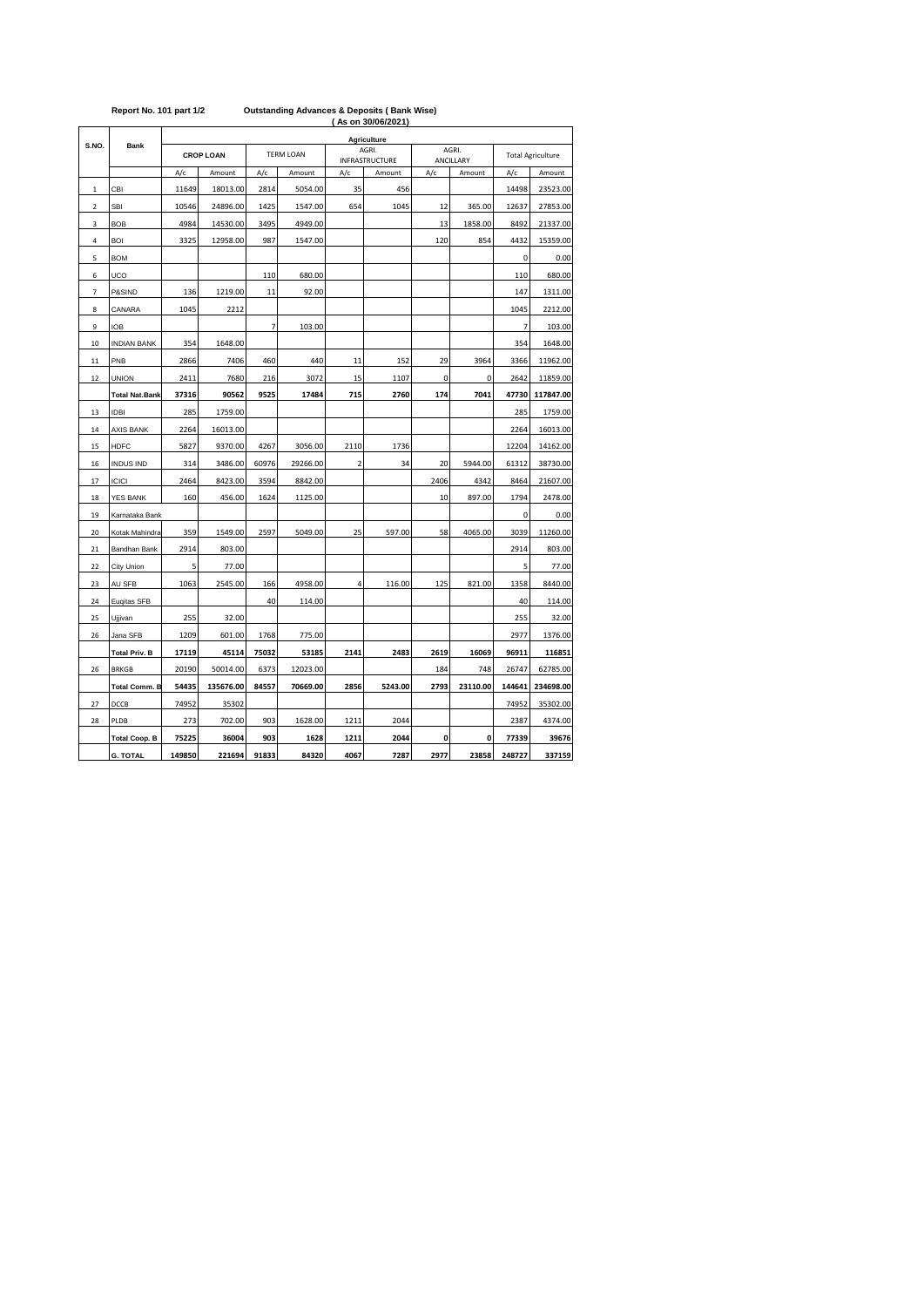|                         | Report No. 101 part 1/3 | <b>Outstanding Advances &amp; Deposits (Bank Wise)</b><br>(As on 30/06/2021)<br><b>MSME</b> |                       |      |             |                         |                        |     |                                |                   |          |  |  |  |
|-------------------------|-------------------------|---------------------------------------------------------------------------------------------|-----------------------|------|-------------|-------------------------|------------------------|-----|--------------------------------|-------------------|----------|--|--|--|
| S.NO.                   | <b>Bank</b>             |                                                                                             |                       |      | Small Entp. |                         |                        |     |                                | <b>Total MSME</b> |          |  |  |  |
|                         |                         | A/c                                                                                         | Micro Entp.<br>Amount | A/c  | Amount      | A/c                     | Medium Entp.<br>Amount | A/c | Khadi & vill. Indus.<br>Amount | A/c               | Amount   |  |  |  |
| 1                       | CBI                     | 2415                                                                                        | 12512.00              | 4864 | 18545.00    | 12                      | 5414.00                |     |                                | 7291              | 36471.00 |  |  |  |
| $\overline{\mathbf{2}}$ | <b>SBI</b>              | 4294                                                                                        | 22514.00              | 512  | 15231.00    | 12                      | 1409.00                |     |                                | 4818              | 39154.00 |  |  |  |
| 3                       | <b>BOB</b>              | 4969                                                                                        | 15002.00              | 41   | 6910.00     |                         |                        |     |                                | 5010              | 21912.00 |  |  |  |
| 4                       | <b>BOI</b>              | 1158                                                                                        | 2287.00               | 155  | 3312.00     | 5                       | 3014.00                |     |                                | 1318              | 8613.00  |  |  |  |
| 5                       | <b>BOM</b>              | 165                                                                                         | 713.00                |      | 2.00        | 99                      |                        |     |                                | 264               | 715.00   |  |  |  |
| 6                       | UCO                     | 865                                                                                         | 2846.00               | 475  | 6514.00     |                         |                        |     |                                | 1340              | 9360.00  |  |  |  |
| $\overline{7}$          | P&SIND                  | 127                                                                                         | 945.00                | 5    | 3.00        |                         |                        |     |                                | 132               | 948.00   |  |  |  |
| 8                       | CANARA                  | 1039                                                                                        | 6364                  |      |             |                         |                        |     |                                | 1039              | 6364.00  |  |  |  |
| 9                       | IOB                     | 235                                                                                         | 912.00                | 16   | 260.00      |                         |                        |     |                                | 251               | 1172.00  |  |  |  |
| 10                      | <b>INDIAN BANK</b>      | 120                                                                                         | 275.00                | 231  | 467.00      |                         |                        |     |                                | 351               | 742.00   |  |  |  |
| 11                      | PNB                     | 2190                                                                                        | 12075                 | 273  | 11073       | 24                      | 1660                   |     |                                | 2487              | 24808.00 |  |  |  |
| 12                      | <b>UNION</b>            | 563                                                                                         | 12054                 | 258  | 6150        | $\mathbf{1}$            | 9                      |     |                                | 822               | 18213.00 |  |  |  |
|                         | <b>Total Nat. Bank</b>  | 18140                                                                                       | 88499                 | 6830 | 68467       | 153                     | 11506                  | 0   | 0                              | 25123             | 168472   |  |  |  |
| 13                      | <b>IDBI</b>             | 125                                                                                         | 1512.00               | 35   | 435.00      |                         |                        |     |                                | 160               | 1947.00  |  |  |  |
| 14                      | AXIS BANK               | 258                                                                                         | 25380.00              |      |             |                         |                        |     |                                | 258               | 25380.00 |  |  |  |
| 15                      | <b>HDFC</b>             | 32                                                                                          | 5867.00               | 58   | 1728.00     |                         |                        |     |                                | 90                | 7595.00  |  |  |  |
| 16                      | <b>INDUS IND</b>        | 34372                                                                                       | 17416.00              | 867  | 5088.00     | $\overline{4}$          | 1636.00                |     |                                | 35243             | 24140.00 |  |  |  |
| 17                      | <b>ICICI</b>            | 2050                                                                                        | 37108.00              | 898  | 35660.00    | 95                      | 5424.00                |     |                                | 3043              | 78192.00 |  |  |  |
| 18                      | Yes Bank                | 145                                                                                         | 5312.00               | 63   | 2510.00     | $\overline{2}$          | 114.00                 |     |                                | 210               | 7936.00  |  |  |  |
| 19                      | Karnataka Bank          | 38                                                                                          | 343.00                | 4    | 412.00      |                         |                        |     |                                | 42                | 755.00   |  |  |  |
| 20                      | Kotak Mahindra          | 205                                                                                         | 2012.00               | 135  | 3212.00     | 6                       | 1638.00                |     |                                | 346               | 6862.00  |  |  |  |
| 21                      | Bandhan Bank            | 20256                                                                                       | 7108.00               | 5    | 16.00       |                         |                        |     |                                | 20261             | 7124.00  |  |  |  |
| 22                      | City Union              | 25                                                                                          | 385.00                |      |             |                         |                        |     |                                | 25                | 385.00   |  |  |  |
| 23                      | AU SFB                  | 3293                                                                                        | 23817.00              | 375  | 4773.00     | $\overline{\mathbf{2}}$ | 363.00                 |     |                                | 3670              | 28953.00 |  |  |  |
| 24                      | Equitas SFB             | 130                                                                                         | 547.00                |      |             |                         |                        |     |                                | 130               | 547.00   |  |  |  |
| 25                      | Ujjivan                 | 5                                                                                           | 31.00                 |      |             |                         |                        |     |                                | 5                 | 31.00    |  |  |  |
| 26                      | Jana SFB                | 11                                                                                          | 77.00                 |      |             |                         |                        |     |                                | 11                | 77.00    |  |  |  |
|                         | <b>Total Priv.B</b>     | 60945                                                                                       | 126915                | 2440 | 53834       | 109                     | 9175                   | 0   | 0                              | 63494             | 189924   |  |  |  |
| 26                      | <b>BRKGB</b>            | 3428                                                                                        | 7427.00               |      |             |                         |                        |     |                                | 3428              | 7427.00  |  |  |  |
|                         | <b>Total Comm. B</b>    | 79085                                                                                       | 215414                | 9270 | 122301      | 262                     | 20681                  | 0   | 0                              | 88617             | 358396   |  |  |  |
| 27                      | DCCB                    |                                                                                             |                       |      |             |                         |                        |     |                                | 0                 | 0.00     |  |  |  |
| 28                      | PLDB                    |                                                                                             |                       |      |             |                         |                        |     |                                | 0                 | 0.00     |  |  |  |
|                         | <b>Total Coop.Bar</b>   | 0                                                                                           | 0                     | 0    | 0           | 0                       | 0                      | 0   | 0                              | 0                 | C        |  |  |  |
|                         | <b>G. TOTAL</b>         | 82513                                                                                       | 222841                | 9270 | 122301      | 262                     | 20681                  | 0   | 0                              | 92045             | 365823   |  |  |  |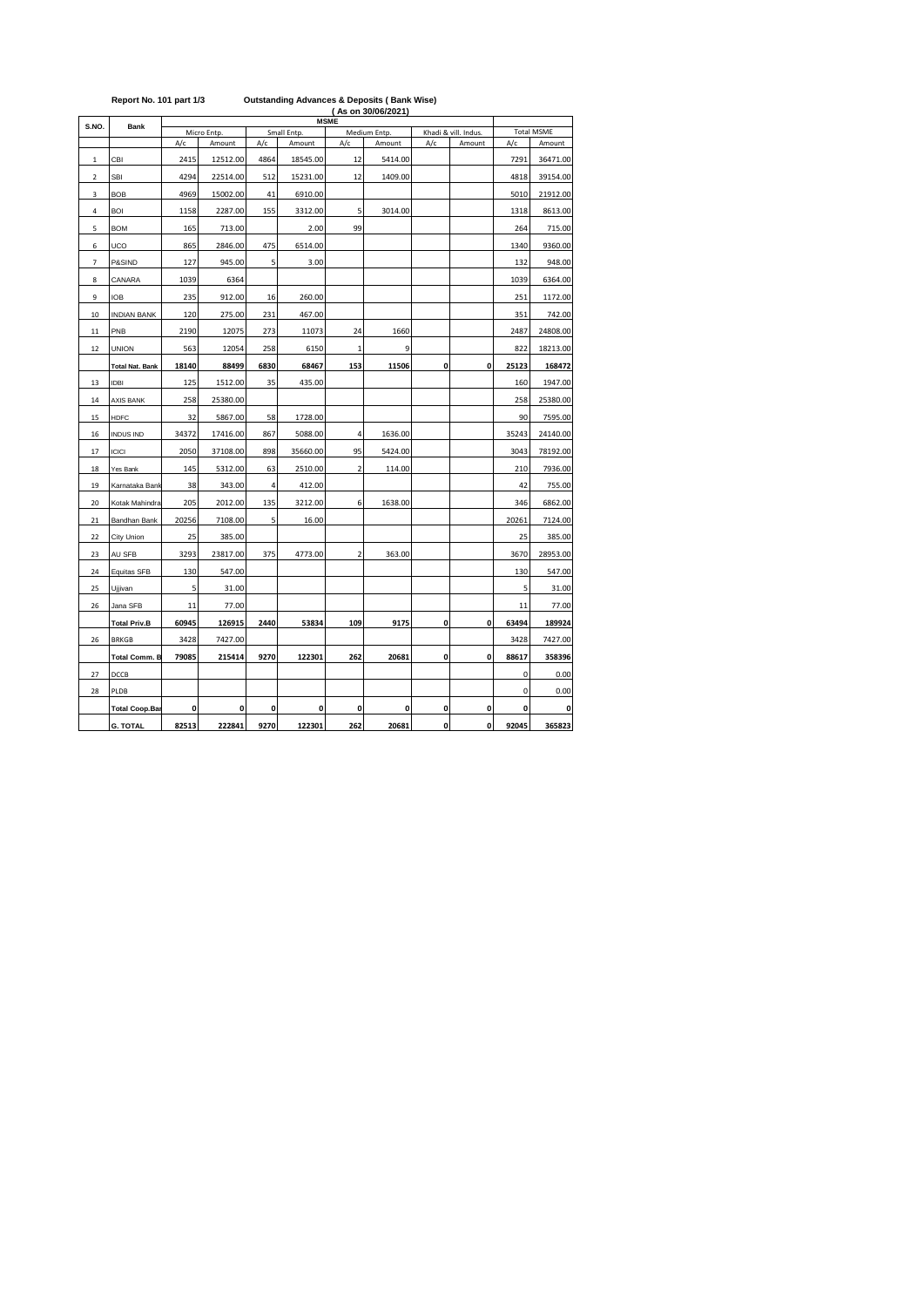|                |                        | Other Priorty Sector    |           |                         |              |       |            |              |                      |             |                         |     |                |                |                  |
|----------------|------------------------|-------------------------|-----------|-------------------------|--------------|-------|------------|--------------|----------------------|-------------|-------------------------|-----|----------------|----------------|------------------|
| S.NO.          | <b>BANK</b>            |                         | Edu. Loan |                         | Housing Loan |       | Other Loan |              | <b>Export Credit</b> |             | <b>Reneawble Energy</b> |     | Social Infras. |                | <b>Total OPS</b> |
|                |                        | A/c                     | Amount    | A/c                     | Amount       | A/c   | Amount     | A/c          | Amount               | A/c         | Amount                  | A/c | Amount         | A/c            | Amount           |
| 1              | CBI                    | 658                     | 1350.00   | 2612                    | 13545.00     | 1332  | 1245.00    |              |                      |             |                         |     |                | 4602           | 16140            |
| $\overline{2}$ | <b>SBI</b>             | 910                     | 4151.00   | 6547                    | 61497.00     | 2349  | 12013.00   |              |                      |             |                         |     |                | 9806           | 77661            |
| 3              | <b>BOB</b>             | 191                     | 741.00    | 2396                    | 28435.00     | 1206  | 7410.00    |              |                      |             |                         |     |                | 3793           | 36586            |
| 4              | BOI                    | 94                      | 322.00    | 587                     | 3212.00      | 75    | 258.00     |              |                      |             |                         |     |                | 756            | 3792             |
| 5              | <b>BOM</b>             | 21                      | 65.00     | 82                      | 585.00       | 86    | 124.00     |              |                      |             |                         |     |                | 189            | 774              |
| 6              | UCO                    | 86                      | 285.00    | 675                     | 5846.00      |       |            |              |                      |             |                         |     |                | 761            | 6131             |
| $\overline{7}$ | P&SIND                 | $\overline{\mathbf{3}}$ | 16.00     | 47                      | 470.00       |       |            |              |                      |             |                         |     |                | 50             | 486              |
| 8              | CANARA                 | 77                      | 330       | 498                     | 3425         |       |            |              |                      |             |                         |     |                | 575            | 3755             |
| 9              | IOB                    | 9                       | 24.00     | 125                     | 554.00       |       |            |              |                      |             |                         |     |                | 134            | 578              |
| 10             | <b>INDIAN BANK</b>     | 17                      | 95.00     | 78                      | 654.00       | 50    | 125.00     |              |                      |             |                         |     |                | 145            | 874              |
| $11\,$         | PNB                    | 415                     | 1493      | 1971                    | 13259        | 66    | 27         |              |                      |             |                         |     |                | 2452           | 14779            |
| 12             | <b>UNION</b>           | 71                      | 551       | 468                     | 4283         | 200   | 1076       |              |                      |             |                         |     |                | 739            | 5910             |
|                | <b>Total Nat. Bank</b> | 2552                    | 9423      | 16086                   | 135765       | 5364  | 22278      | $\mathbf{0}$ | $\mathbf{0}$         | $\mathbf 0$ | 0                       | 0   | $\mathbf 0$    | 24002          | 167466           |
| 13             | <b>IDBI</b>            | 22                      | 64.00     | 40                      | 310.00       |       |            |              |                      |             |                         |     |                | 62             | 374              |
| 14             | AXIS BANK              | 25                      | 65.00     | 735                     | 5633.00      | 20    | 8.00       |              |                      |             |                         |     |                | 780            | 5706             |
| 15             | <b>HDFC</b>            |                         |           | 1599                    | 12038.00     | 3730  | 9211.00    |              |                      |             |                         |     |                | 5329           | 21249            |
| 16             | <b>INDUS IND</b>       |                         |           | 144                     | 1119.00      |       |            |              |                      |             |                         |     |                | 144            | 1119             |
| 17             | <b>ICICI</b>           | 10                      | 27.00     | 771                     | 7470.00      | 74    | 8.00       |              |                      |             |                         |     |                | 855            | 7505             |
| 18             | Yes Bank               |                         |           | 19                      | 70.00        |       |            |              |                      |             |                         |     |                | 19             | 70               |
| 19             | Karnataka Bank         |                         |           | $\overline{\mathbf{2}}$ | 10.00        |       |            |              |                      |             |                         |     |                | $\overline{2}$ | 10               |
| 20             | Kotak Mahindra         |                         |           |                         |              |       |            |              |                      |             |                         |     |                | 0              | $\mathbf 0$      |
| 21             | Bandhan Bank           |                         |           | 685                     | 5432.00      |       |            |              |                      |             |                         |     |                | 685            | 5432             |
| 22             | City Union             |                         |           | 5                       | 78.00        |       |            |              |                      |             |                         |     |                | 5              | 78               |
| 23             | AU SFB                 |                         |           | 237                     | 3472.00      |       |            |              |                      |             |                         |     |                | 237            | 3472             |
| 24             | Eugitas SFB            |                         |           |                         |              | 125   | 493.00     |              |                      |             |                         |     |                | 125            | 493              |
| 25             | Ujjivan                |                         |           | 5                       | 65.00        | 125   | 2612.00    |              |                      |             |                         |     |                | 130            | 2677             |
| 26             | Jana SFB               |                         |           | 100                     | 524.00       | 5124  | 1508.00    |              |                      |             |                         |     |                | 5224           | 2032             |
|                | <b>Total Priv.B</b>    | 57                      | 156       | 4342                    | 36221        | 9198  | 13840      | 0            | $\pmb{0}$            | 0           | 0                       | 0   | $\pmb{0}$      | 13597          | 50217            |
| 26             | <b>BRKGB</b>           | 44                      | 171.00    | 406                     | 5594.00      | 2415  | 2291.00    |              |                      |             |                         |     |                | 2865           | 8056             |
|                | <b>Total Comm. B</b>   | 2609                    | 9579      | 20428                   | 171986       | 14562 | 36118      | 0            | $\pmb{0}$            | 0           | 0                       | 0   | 0              | 37599          | 217683           |
| 27             | DCCB                   |                         |           |                         |              |       |            |              |                      |             |                         |     |                | 0              | $\mathbf 0$      |
| 28             | PLDB                   |                         |           |                         |              |       |            |              |                      |             |                         |     |                | 0              | $\mathbf 0$      |
|                | <b>Total Coop.Ba</b>   | 0                       | 0         | 0                       | 0            | 0     | 0          | $\mathbf 0$  | $\pmb{0}$            | 0           | 0                       | 0   | 0              | 0              | 0                |
|                | <b>G. TOTAL</b>        | 2653                    | 9750      | 20834                   | 177580       | 16977 | 38409      | $\pmb{0}$    | $\mathbf 0$          | $\mathbf 0$ | 0                       | 0   | 0              | 40464          | 225739           |

## **Report No. 101 part 1/4 Outstanding Advances & Deposits ( Bank Wise) ( As on 30/06/2021)**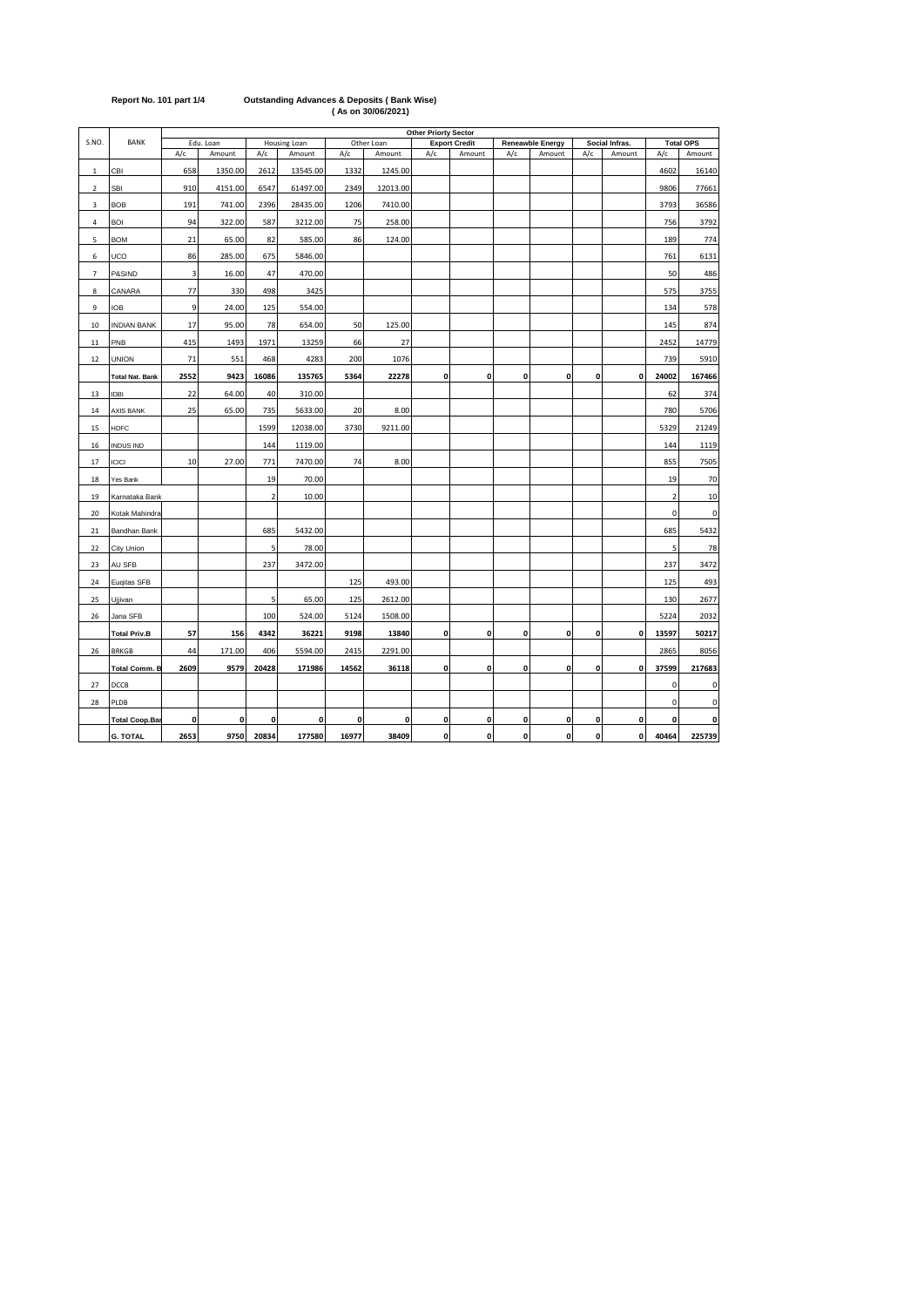|                |                        |        |                       |             |          |       | , AS VII VVIVVIL VL I J |        | (Rs in lacs) |              |                    |  |
|----------------|------------------------|--------|-----------------------|-------------|----------|-------|-------------------------|--------|--------------|--------------|--------------------|--|
| S.NO.          | <b>Bank</b>            |        | <b>Weakar Section</b> | <b>SCST</b> |          |       | <b>MINORITY</b>         |        | <b>WOMEN</b> | <b>PMEGP</b> |                    |  |
|                |                        | A/c    | Amount                | A/c         | Amount   | A/c   | Amount                  | A/c    | Amount       | A/c          | Amount             |  |
| $\,1\,$        | CBI                    | 8512   | 17794.00              | 1264        | 1854.00  | 1465  | 16658.00                | 6674   | 17596.00     |              |                    |  |
| $\mathbf 2$    | SBI                    | 13849  | 46512.00              | 21649       | 29014.00 | 19365 | 63014.00                | 9612   | 17365.00     |              |                    |  |
| 3              | <b>BOB</b>             | 6458   | 26548.00              | 2125        | 5466.00  | 395   | 14452.00                | 2275   | 9402.00      |              |                    |  |
| 4              | BOI                    | 1102   | 2975.00               | 954         | 2712.00  | 510   | 1375.00                 | 556    | 1930.00      |              |                    |  |
| 5              | <b>BOM</b>             | 90     | 290.00                | 32          | 125.00   | 40    | 145.00                  | 36     | 152.00       |              |                    |  |
| 6              | UCO                    | 585    | 1321.00               | 220         | 312.00   | 658   | 1541.00                 | 295    | 897.00       |              |                    |  |
| $\overline{7}$ | P&SIND                 | 185    | 215.00                | 90          | 135.00   | 90    | 179.00                  | 175    | 810.00       |              |                    |  |
| 8              | CANARA                 | 795    | 2165                  | 190         | 521      | 185   | 854                     | 125    | 265          |              |                    |  |
| 9              | IOB                    | 65     | 125.00                | 35          | 65.00    | 80    | 235.00                  | 80     | 312.00       |              |                    |  |
| 10             | <b>INDIAN BANK</b>     | 60     | 45.00                 | 24          | 55.00    | 15    | 90.00                   | 65     | 165.00       |              |                    |  |
| $11\,$         | PNB                    | 5264   | 10384                 | 510         | 1910     | 765   | 4765                    | 2524   | 10154        |              |                    |  |
| 12             | <b>UNION</b>           | 1503   | 3598                  | 870         | 2196     | 395   | 4712                    | 378    | 1365         |              |                    |  |
|                | <b>Total Nat. Bank</b> | 38468  | 111972                | 27963       | 44365    | 23963 | 108020                  | 22795  | 60413        |              |                    |  |
| 13             | <b>IDBI</b>            | 235    | 1325.00               | 315         | 390.00   | 65    | 495.00                  | 86     | 502.00       |              |                    |  |
| 14             | AXIS BANK              | 4710   | 6847.00               | 1620        | 4628.00  | 432   | 1390.00                 | 560    | 1680.00      |              |                    |  |
| 15             | <b>HDFC</b>            | 1623   | 3716.00               | 419         | 1999.00  | 578   | 718.00                  | 9230   | 5284.00      |              |                    |  |
| 16             | <b>INDUS IND</b>       | 4312   | 9549.00               | 1294        | 2846.00  | 725   | 2169.00                 | 465    | 1541.00      |              |                    |  |
| 17             | <b>ICICI</b>           | 7458   | 20358.00              | 1954        | 3845.00  | 1845  | 13957.00                | 7265   | 78954.00     |              |                    |  |
| 18             | Yes Bank               | 925    | 1355.00               | 27          | 115.00   | 37    | 845.00                  | 752    | 168.00       |              |                    |  |
| 19             | Karnataka Bank         |        |                       |             |          |       |                         |        |              |              |                    |  |
| 20             | Kotak Mahindra         | 812    | 5574.00               | 175         | 5012.00  | 105   | 3912.00                 | 102    | 312.00       |              |                    |  |
| 21             | Bandhan Bank           |        |                       |             |          | 25340 | 6658.00                 | 25715  | 7013.00      |              |                    |  |
| 22             | City Union             |        |                       |             |          |       |                         |        |              |              |                    |  |
| 23             | AU SFB                 | 1395   | 3984.00               | 525         | 1452.00  | 1082  | 5418.00                 | 350    | 1311.00      |              |                    |  |
| 24             | Equitas SFB            | 1254   | 801.00                | 725         | 105.00   | 2010  | 385.00                  | 5025   | 798.00       |              |                    |  |
| 25             | Ujjivan                | 11837  | 2843.00               | 2861        | 833.00   | 1699  | 452.00                  | 12695  | 3219.00      |              |                    |  |
| 26             | Jana SFB               | 6976   | 1775                  | 11          | 44.00    | 13    | 43.00                   | 6952   | 1688.00      |              |                    |  |
|                | <b>Total Priv. B</b>   | 41537  | 58127                 | 9926        | 21269    | 33931 | 36442                   | 69197  | 102470       |              |                    |  |
| 26             | <b>BRKGB</b>           | 24358  | 21654                 | 4684        | 5194.00  | 1720  | 5516.00                 | 6012   | 6679         |              |                    |  |
|                | Total Comm. B          | 80005  | 170099                | 37889       | 65634    | 57894 | 144462.00               | 91992  | 162883       | 0            | $\mathbf 0$        |  |
| 27             | DCCB                   | 64258  | 22369                 | 47189       | 20315    | 7354  | 9547                    | 2845   | 8358         | $\mathbf 0$  | 0.00               |  |
| 28             | PLDB                   | 842    | 1304                  | 1489        | 788      | 86    | 53                      | 150    | 197          |              |                    |  |
|                | <b>Total Coop. Ba</b>  | 65100  | 23673                 | 48678       | 21103    | 7440  | 9600                    | 2995   | 8555         | 0            | 0                  |  |
|                | <b>G. TOTAL</b>        | 169463 | 215426                | 91251       | 91931    | 67054 | 159578                  | 100999 | 178117       | 0            | $\pmb{\mathsf{o}}$ |  |

## **Report No. 101 part 1/6 Outstanding Advances & Deposits ( Bank Wise) ( As on 30/06/2021)**